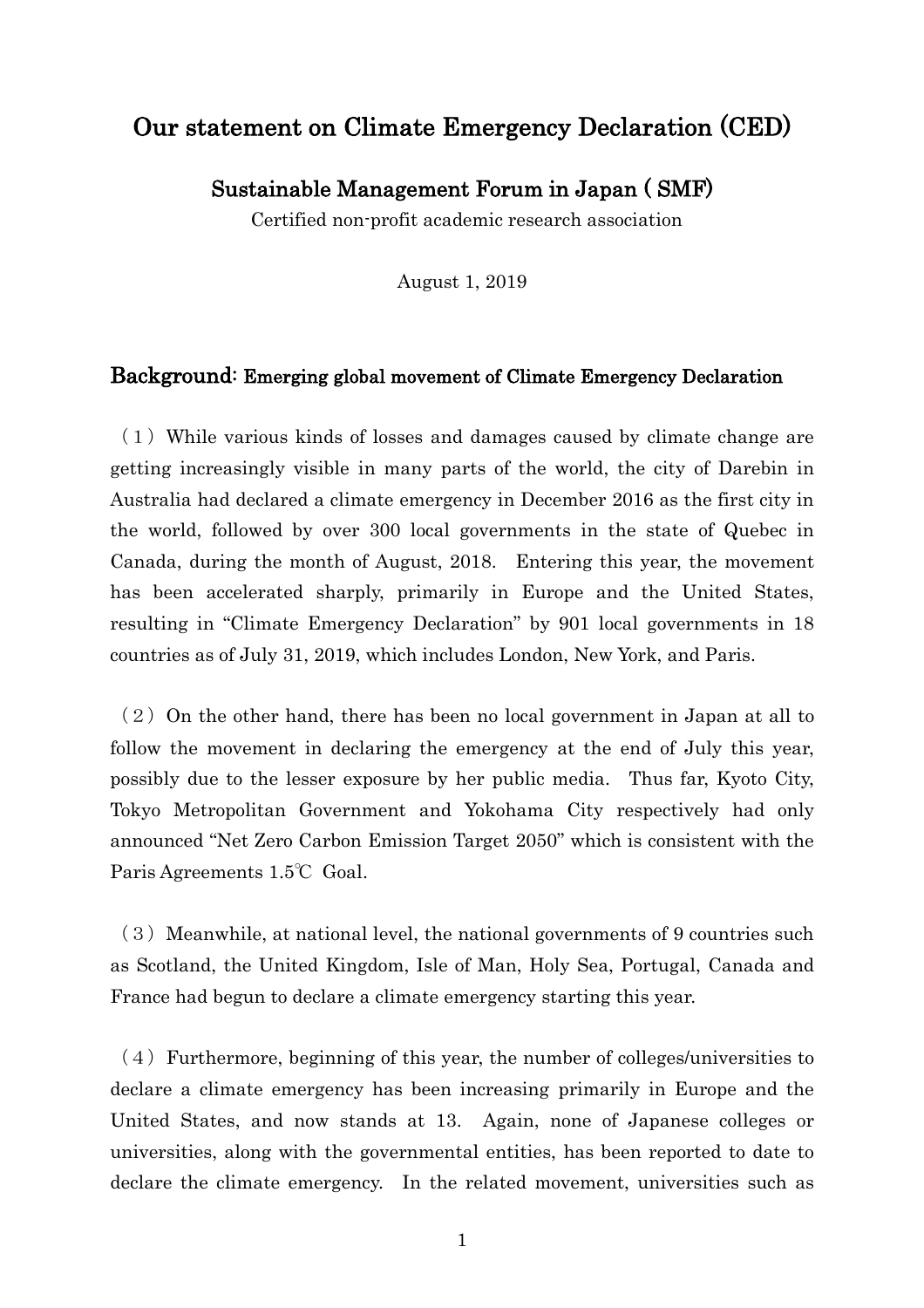Cambridge, Oxford and Stanford have already been prompted to "fossil fuel divestment", whereas no such activity is reported in Japan.

 $(5)$  Although the number of countries, local governments, colleges/ universities and various organizations (including religious communities ) to declare a climate emergency is growing steadily and worldwide, there have been no Japanese governmental entities or organizations to join the movement. In light of this current circumstance, it is questionable and it raises a serious concern whether Japan can overcome the global climate crisis or environmental crisis without national movement.

 $(6)$  Therefore, SMF with its undersigned endorsing members hereby issue the statement in support of "the Climate Emergency Declaration (CED)" as stated below.

## STATEMENT

1. SMF acknowledges that climate change caused by human activities had deteriorated the global environment, which is considered to be no longer sustainable and viewed as being at a critical stage.

2. SMF is committed to pursue proactively its activity in research and practice in order to contribute towards *mitigating* and *adapting* the effects of climate change.

3. SMF trusts that our efforts stated above 2. will help not only developing the Japanese government policy for "virtuous cycle of environment and economy", but also attaining SDGs goals and enhancing ESG financing.

4. SMF pledges to call for a wide range of cooperation among the Japanese government, local governments, scientists, and various organizations including NPOs/NGOs to participate in "the Climate Emergency Declaration" movement.